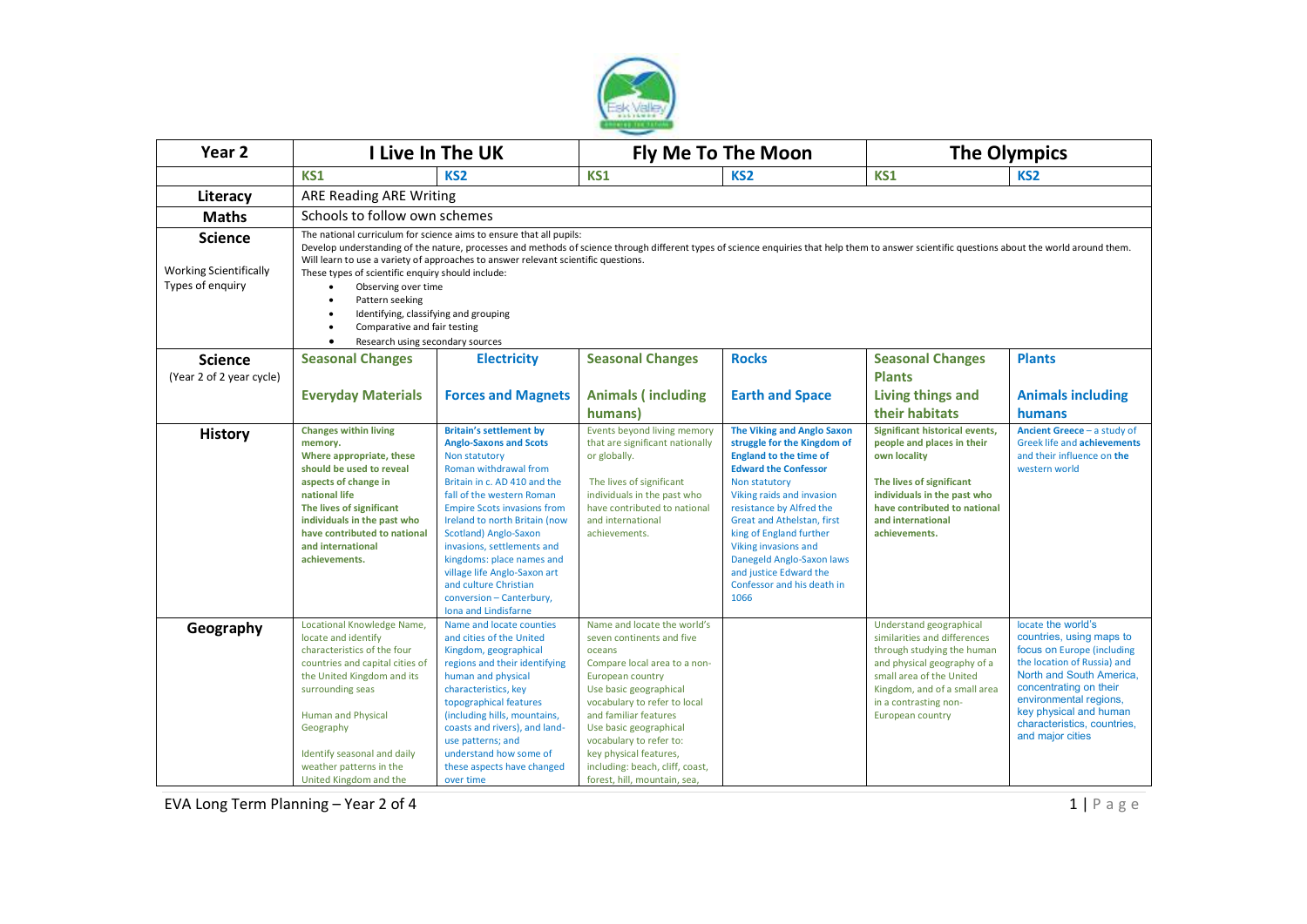

|                          | location of hot and cold                                                                                                                                                             |                                                                                                 | ocean, river, soil, valley,     |                                                                                                |                                                                                               |                               |  |
|--------------------------|--------------------------------------------------------------------------------------------------------------------------------------------------------------------------------------|-------------------------------------------------------------------------------------------------|---------------------------------|------------------------------------------------------------------------------------------------|-----------------------------------------------------------------------------------------------|-------------------------------|--|
|                          | areas of the world in relation                                                                                                                                                       |                                                                                                 | vegetation, season and          |                                                                                                |                                                                                               |                               |  |
|                          | to the Equator and the North                                                                                                                                                         |                                                                                                 | weather                         |                                                                                                |                                                                                               |                               |  |
|                          | and South Poles                                                                                                                                                                      |                                                                                                 |                                 |                                                                                                |                                                                                               |                               |  |
|                          |                                                                                                                                                                                      |                                                                                                 |                                 |                                                                                                |                                                                                               |                               |  |
|                          |                                                                                                                                                                                      |                                                                                                 | Identify seasonal and daily     |                                                                                                |                                                                                               |                               |  |
|                          | Use basic geographical                                                                                                                                                               |                                                                                                 | weather patterns in the         |                                                                                                |                                                                                               |                               |  |
|                          | vocabulary to refer to:                                                                                                                                                              |                                                                                                 | United Kingdom and the          |                                                                                                |                                                                                               |                               |  |
|                          | key physical features,                                                                                                                                                               |                                                                                                 |                                 |                                                                                                |                                                                                               |                               |  |
|                          | including: beach, cliff, coast,                                                                                                                                                      |                                                                                                 | location of hot and cold areas  |                                                                                                |                                                                                               |                               |  |
|                          | forest, hill, mountain, sea,                                                                                                                                                         |                                                                                                 | of the world in relation to the |                                                                                                |                                                                                               |                               |  |
|                          |                                                                                                                                                                                      |                                                                                                 | Equator and the North and       |                                                                                                |                                                                                               |                               |  |
|                          | ocean, river, soil, valley,                                                                                                                                                          |                                                                                                 | <b>South Poles</b>              |                                                                                                |                                                                                               |                               |  |
|                          | vegetation, season and                                                                                                                                                               |                                                                                                 |                                 |                                                                                                |                                                                                               |                               |  |
|                          | weather key human features,                                                                                                                                                          |                                                                                                 |                                 |                                                                                                |                                                                                               |                               |  |
|                          | including: city, town, village,                                                                                                                                                      |                                                                                                 |                                 |                                                                                                |                                                                                               |                               |  |
|                          | factory, farm, house, office,                                                                                                                                                        |                                                                                                 |                                 |                                                                                                |                                                                                               |                               |  |
|                          | port, harbour and shop                                                                                                                                                               |                                                                                                 |                                 |                                                                                                |                                                                                               |                               |  |
|                          | KS1                                                                                                                                                                                  |                                                                                                 |                                 | KS <sub>2</sub>                                                                                |                                                                                               |                               |  |
| Geographical             |                                                                                                                                                                                      |                                                                                                 |                                 |                                                                                                |                                                                                               |                               |  |
| skills and               |                                                                                                                                                                                      | Use world maps, atlases and globes to identify the United Kingdom and its countries, as well as |                                 | Use fieldwork to observe, measure and record                                                   |                                                                                               |                               |  |
|                          | the countries, continents and oceans studied at this key stage                                                                                                                       |                                                                                                 |                                 | Use fieldwork to record and explain areas                                                      |                                                                                               |                               |  |
| fieldwork                | Use simple compass directions (North, South, East and West) and locational and directional                                                                                           |                                                                                                 |                                 | Use 8 points of compass, symbols and keys                                                      |                                                                                               |                               |  |
|                          | language [for example, near and far; left and right], to describe the location of features and                                                                                       |                                                                                                 |                                 | Used 4 and 6 figure grid references on OS maps                                                 |                                                                                               |                               |  |
| Skills to be taught over | routes on a map                                                                                                                                                                      |                                                                                                 |                                 | Use maps, atlases, globes and digital/computer mapping to locate countries and describe        |                                                                                               |                               |  |
| course of key stage      | Use aerial photographs and plan perspectives to recognise landmarks and basic human and                                                                                              |                                                                                                 |                                 | features studied                                                                               |                                                                                               |                               |  |
|                          |                                                                                                                                                                                      |                                                                                                 |                                 | Use the eight points of a compass, four and six-figure grid references, symbols and key        |                                                                                               |                               |  |
|                          | physical features; devise a simple map; and use and construct basic symbols in a key<br>Use simple fieldwork and observational skills to study the geography of their school and its |                                                                                                 |                                 | (including the use of Ordnance Survey maps) to build their knowledge of the United Kingdom     |                                                                                               |                               |  |
|                          | grounds and the key human and physical features of its surrounding environment.                                                                                                      |                                                                                                 |                                 |                                                                                                |                                                                                               |                               |  |
|                          |                                                                                                                                                                                      |                                                                                                 |                                 | and the wider world.                                                                           |                                                                                               |                               |  |
| Art                      | KS1                                                                                                                                                                                  |                                                                                                 |                                 | KS <sub>2</sub>                                                                                |                                                                                               |                               |  |
|                          | Pupils should be taught:                                                                                                                                                             |                                                                                                 |                                 |                                                                                                | Pupils should be taught to develop their techniques, including their control and their use of |                               |  |
| Skills to be taught over | • to use a range of materials creatively to design and make products                                                                                                                 |                                                                                                 |                                 |                                                                                                | materials, with creativity, experimentation and an increasing awareness of different kinds of |                               |  |
| course of key stage      | • to use drawing, painting and sculpture to develop and share their ideas, experiences and                                                                                           |                                                                                                 |                                 | art, craft and design.                                                                         |                                                                                               |                               |  |
|                          | imagination                                                                                                                                                                          |                                                                                                 |                                 | Pupils should be taught:                                                                       |                                                                                               |                               |  |
|                          | • to develop a wide range of art and design techniques in using colour, pattern, texture, line,                                                                                      |                                                                                                 |                                 | • to create sketch books to record their observations and use them to review and revisit ideas |                                                                                               |                               |  |
|                          |                                                                                                                                                                                      |                                                                                                 |                                 | • to improve their mastery of art and design techniques, including drawing, painting and       |                                                                                               |                               |  |
|                          | shape, form and space                                                                                                                                                                |                                                                                                 |                                 |                                                                                                |                                                                                               |                               |  |
|                          | • about the work of a range of artists, craft makers and designers, describing the differences                                                                                       |                                                                                                 |                                 | sculpture with a range of materials [for example, pencil, charcoal, paint, clay]               |                                                                                               |                               |  |
|                          |                                                                                                                                                                                      | and similarities between different practices and disciplines, and making links to their own     |                                 | • about great artists, architects and designers in history.                                    |                                                                                               |                               |  |
|                          | work.                                                                                                                                                                                |                                                                                                 |                                 |                                                                                                |                                                                                               |                               |  |
| <b>DT</b>                | KS1                                                                                                                                                                                  |                                                                                                 |                                 | KS <sub>2</sub>                                                                                |                                                                                               |                               |  |
|                          | Design purposeful, functional and appealing products                                                                                                                                 |                                                                                                 |                                 | Use research and criteria to develop products which are fit for purpose                        |                                                                                               |                               |  |
| Skills to be taught over | Generate, model and communicate ideas                                                                                                                                                |                                                                                                 |                                 | Use annotated sketches and prototypes to explain ideas                                         |                                                                                               |                               |  |
| course of key stage      |                                                                                                                                                                                      |                                                                                                 |                                 | Evaluate existing products and improve own work                                                |                                                                                               |                               |  |
|                          | Use a range of tools and materials to complete practical tasks<br>Evaluate existing products and own ideas                                                                           |                                                                                                 |                                 |                                                                                                |                                                                                               |                               |  |
|                          |                                                                                                                                                                                      |                                                                                                 |                                 |                                                                                                |                                                                                               |                               |  |
| <b>DT</b>                | Build structures, exploring                                                                                                                                                          | Use mechanical and                                                                              | Use the basic principles of a   | Understand and apply the                                                                       | <b>Build and improve structures</b>                                                           | Understand and use            |  |
|                          | how they can be made                                                                                                                                                                 | electrical systems in own                                                                       | healthy and varied diet to      | principles of a healthy and                                                                    | and mechanisms                                                                                | mechanical systems in their   |  |
|                          | stronger, stiffer and more                                                                                                                                                           | products, including                                                                             | prepare dishes                  | varied diet                                                                                    |                                                                                               | products [for example, gears, |  |
|                          | stable                                                                                                                                                                               | programming.                                                                                    | Understand where food           | Prepare and cook a variety of                                                                  |                                                                                               | pulleys, cams, levers and     |  |
|                          |                                                                                                                                                                                      |                                                                                                 | comes from.                     | predominantly savoury                                                                          |                                                                                               | linkages]                     |  |
|                          |                                                                                                                                                                                      |                                                                                                 |                                 | dishes using a range of                                                                        |                                                                                               |                               |  |
|                          |                                                                                                                                                                                      |                                                                                                 |                                 | cooking techniques                                                                             |                                                                                               |                               |  |
|                          |                                                                                                                                                                                      |                                                                                                 |                                 | Understand seasonality, and                                                                    |                                                                                               |                               |  |
|                          |                                                                                                                                                                                      |                                                                                                 |                                 |                                                                                                |                                                                                               |                               |  |
|                          |                                                                                                                                                                                      |                                                                                                 |                                 | know where and how a                                                                           |                                                                                               |                               |  |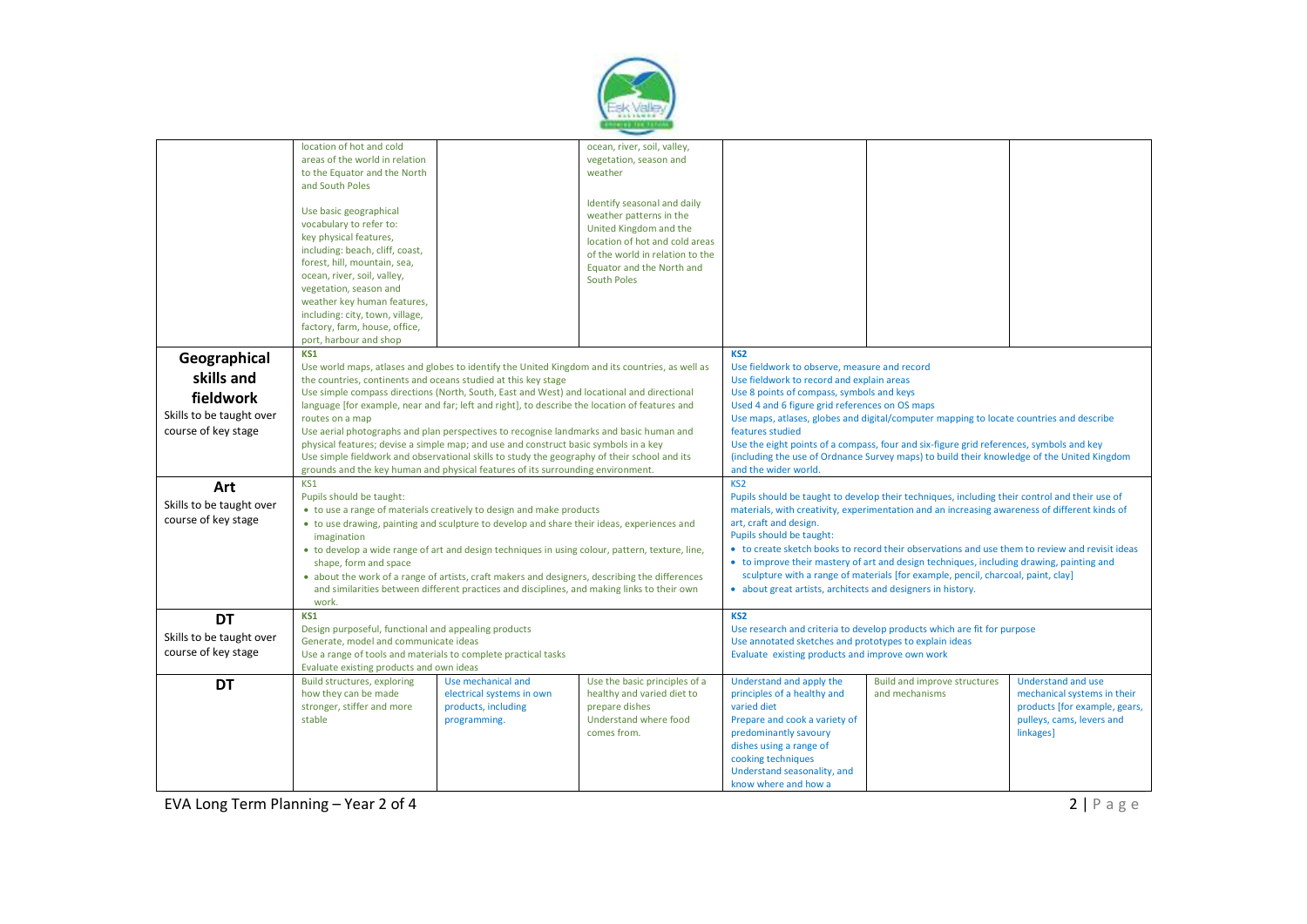

|                                                                                                 |                                                                                                                                                                                                                                                        |  |                                                                                                                                                                                                                                                                                      | variety of ingredients are                                                                                                                                                                                                                                                                                                                                                                                                                                                                                                                         |  |                                                |  |
|-------------------------------------------------------------------------------------------------|--------------------------------------------------------------------------------------------------------------------------------------------------------------------------------------------------------------------------------------------------------|--|--------------------------------------------------------------------------------------------------------------------------------------------------------------------------------------------------------------------------------------------------------------------------------------|----------------------------------------------------------------------------------------------------------------------------------------------------------------------------------------------------------------------------------------------------------------------------------------------------------------------------------------------------------------------------------------------------------------------------------------------------------------------------------------------------------------------------------------------------|--|------------------------------------------------|--|
|                                                                                                 |                                                                                                                                                                                                                                                        |  |                                                                                                                                                                                                                                                                                      | grown, reared, caught and<br>processed.                                                                                                                                                                                                                                                                                                                                                                                                                                                                                                            |  |                                                |  |
| Computing<br>Skills to be taught over<br>course of key stage                                    | KS1<br>Understand use of algorithms<br>Write and test simple programs<br>Use logical reasoning to make predictions#<br>Organize, store, retrieve and manipulate data<br>Communicate online safety and respect<br>Recognize use of IT outside of school |  | LKS <sub>2</sub><br>Design and write programs to achieve specific<br>goals, including solving problems<br>Use logical reasoning<br><b>Understand computer networks</b><br>Use internet and search technologies safely<br>and appropriately<br>Collect and present data appropriately | UKS <sub>2</sub><br>Design and write programs to solve problems<br>by decomposing them into smaller parts<br>Use sequences, repetition, inputs, variables<br>and output in programs<br>Detect and correct errors in programs<br>Understand uses of networks for<br>collaboration and communication                                                                                                                                                                                                                                                 |  | Be disconcerting in evaluating digital content |  |
| <b>MFL</b>                                                                                      | Schools to follow own schemes                                                                                                                                                                                                                          |  |                                                                                                                                                                                                                                                                                      |                                                                                                                                                                                                                                                                                                                                                                                                                                                                                                                                                    |  |                                                |  |
| <b>Music</b><br>Skills to be taught over<br>course of key stage                                 | Sing songs<br>Play tuned and untuned instruments musically<br>Listen to and understand live and recorded music<br>Make and combine sounds musically                                                                                                    |  |                                                                                                                                                                                                                                                                                      | Use voice and instruments with increasing accuracy, control and expression<br>Improvise and compose music<br>Improvise and compose using dimensions of music<br>Listen with attention and detail<br>Listen to detail and recall aurally<br>Appreciate a wide range of live and recorded music<br>Begin to develop an understanding of history<br>Develop an understanding of the history of music, including great musicians and composers<br>Perform with control and expression solo and in ensembles<br>Use and understand basic staff notation |  |                                                |  |
| <b>PE</b>                                                                                       | Schools to follow own schemes                                                                                                                                                                                                                          |  |                                                                                                                                                                                                                                                                                      |                                                                                                                                                                                                                                                                                                                                                                                                                                                                                                                                                    |  |                                                |  |
| <b>PSHE</b><br>(Taken from NYCC)<br>PSHE and Citizenship<br>guidance for schools<br>$-$ Sep 17) | Me and my relationships<br>Keeping myself safe                                                                                                                                                                                                         |  | My healthy lifestyle<br>Becoming an active citizen                                                                                                                                                                                                                                   | Me and my future<br><b>Moving On</b><br>School's own scheme for SRE/RSE                                                                                                                                                                                                                                                                                                                                                                                                                                                                            |  |                                                |  |
| <b>RE</b>                                                                                       | Schools to either follow the Diocese of York or the North Yorkshire Syllabus                                                                                                                                                                           |  |                                                                                                                                                                                                                                                                                      |                                                                                                                                                                                                                                                                                                                                                                                                                                                                                                                                                    |  |                                                |  |
|                                                                                                 |                                                                                                                                                                                                                                                        |  |                                                                                                                                                                                                                                                                                      |                                                                                                                                                                                                                                                                                                                                                                                                                                                                                                                                                    |  |                                                |  |